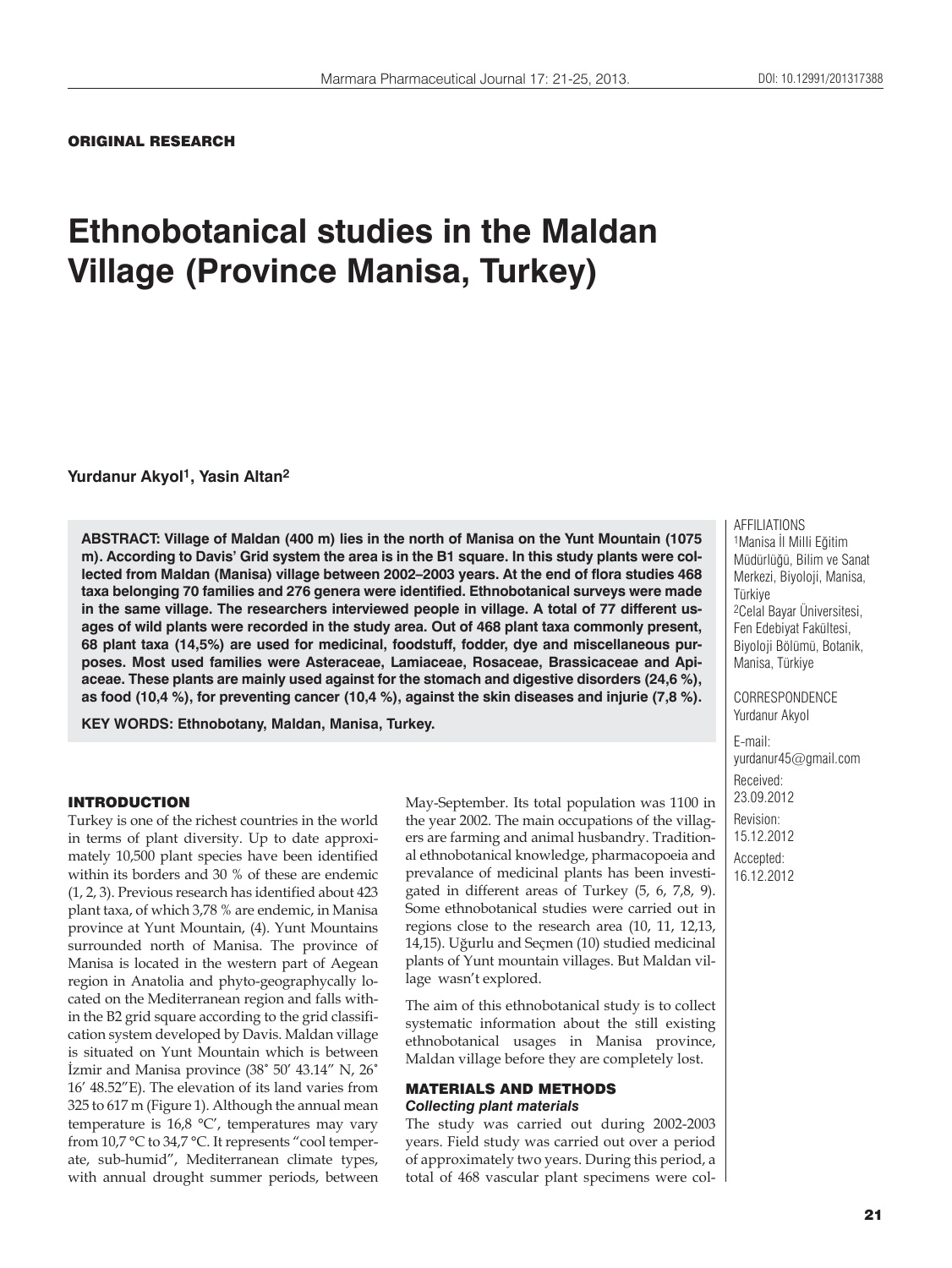

FIGURE 1.\* The map of the study area

lected in Maldan village. The plants were pressed in the field and prepared for identification. Plants were identified by using the standard text, ''Flora of Turkey and the East Aegean Islands" (1,2) and were compared with the specimens in Ege University Herbarium (EGE). Identified plants were retained in EGE. Then interviewing were done with local people.

### *Interviewing with local people*

A questionnaire was administered to the local people, through face to face interview. It was asked for the person's name, surname and age. It also asked for them " What is the local name of the plant used? For which diseases do you use the plant? Which parts of the plant do you use? How do you prepare the plant for use ?" Information was collected from both the elderly and the young and from both men and women. Furthermore, the participants were asked to show the researchers these wild plants in the field.

#### RESULTS AND DISCUSSION

As a result of the study, 468 vascular plants were collected in te Maldan village. According to the interview with local people, 68 plant taxa (14,5%) used to for various purpose were identified. These plants are presented in Table 1 arranged in botanical names, with the relevant information such as family, local name, parts used, use application and uses.

According to table plants belonging to Asteraceae family have got the highest use (8 species). Lamiaceae is represented by seven species. These are followed by Rosaceae, Brassicaceae and Apiaceae. At studies in close regions have reached similar conclusions. In previous studies Asteraceae, Lamiaceae, Liliaceae (10), Asteraceae, Liliaceae, Lamiaceae, Rosaceae in Alaşehir (14), Lamiaceae, Asteraceae, Fabaceae, Rosaceae, Apiaceae at İzmir province (13) were more.

Maldan village has a wide range of local food culture. Some plants are used as food, that are sold in Manisa markets. These plants: *Lepidium sativum* L. subsp. *spinescens* (DC.) Thell, *Portulaca oleracea* L., *Rumex tuberosus* L. subsp. *tuberosus, Malva sylvestris* L., *Scolymus hispanicus* L , *Urtica urens* L. *Tamus communis* L. subsp. *communis.*

Some plants are sold as a dried. These plants can be consumed as tea. Some of these are *Anthemis cotula* L., *Stachys cretica* L. subsp. *smyrnaea* Rech., *Origanum onites* L., *Thymus zygioides* Griseb. var. *lycaonicus* (Celak.) Ronniger, *Mentha suaveolens* Ehrh., *Salvia tomentosa* Miller.

At six different areas close to our study area local plant names and uses are compared with our study in Table 2. According to table there are similarity at local plant names and uses.

As a result of the species usages, 19 species (24,6 %) are used against the stomach and digestive disorders, 8 species (10,4 %) as food, 8 species (10,4 %) as prevent cancer, 6 species (7,8 %) against the skin diseases and injuries, 4 species (5,1 %) against the short-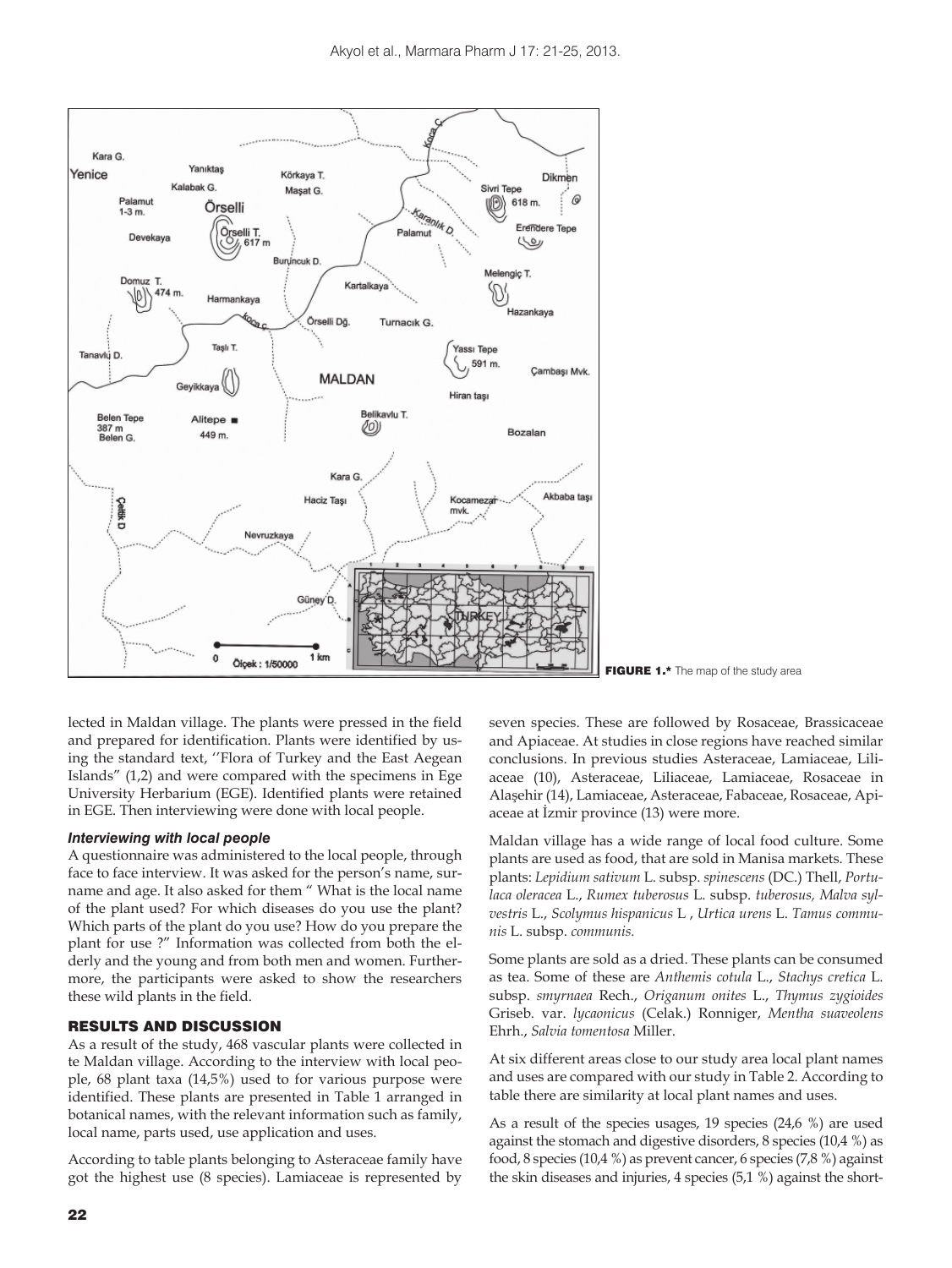# **TABLE 1.** Useful Plants in Maldan Village

| <b>Family and Scientific names</b>                                                 | Local name               | Parts used               | Preparation                                   | Uses                                                     |
|------------------------------------------------------------------------------------|--------------------------|--------------------------|-----------------------------------------------|----------------------------------------------------------|
| Alcea pallida Waldst. & Kit. (Malvaceae)                                           |                          | Flowers                  | Infusion                                      | To cure cough                                            |
| Alyssum murale Waldst. & Kit. var. murale (Brassicaceae)                           | Nizamettin otu           | Whole plant              | Decoction                                     | Against poisoning                                        |
| Amygdalus communis L. (Rosaceae)                                                   | Badem                    | Fruits                   | The oil obtained by<br>crushing and filtering | Shortness of breath                                      |
| Amygdalus webbi Spach (Rosaceae)                                                   | Çalı                     | <b>Stem</b>              | Decoction                                     | Diarrhea                                                 |
| Anthemis cotula L. (Asteraceae)                                                    | Papatya                  | <b>Flowers</b>           | Infusion                                      | Getter and emenagog                                      |
| Aristolochia hirta L. (Aristolochiaceae)                                           | Mayasıl otu              | Root                     | Crushed (+honey)                              | Expectorant and lung cancer                              |
| Asphodelus aestivus Brot. (Liliaceae)                                              | Çırçıkmak                | Whole plant              | Fresh                                         | Alum in animals                                          |
| Aurinia saxatilis (L.) Desv subsp. orientalis (Ard.)<br>T.R. Dudley (Brassicaceae) | Orselli çayı             | Whole plant              | Decoction                                     | Stomach aches and gastric ulcers                         |
| Ballota acetobulosa (L.) Bentham (Lamiaceae)                                       | Köpek siği               | Leaves                   | Crushed                                       | To remove the umbilical cord<br>for woman who gave birth |
| Campanula lyrata Lam. subsp. lyrata (Campanulaceae)                                | Tavuk ayağı              | Fresh plant's root       | Cook by peeling the root                      | Food                                                     |
| Capsella bursa-pastoris (L.) Medik. (Brassicaceae)                                 | Horoz gübüvi             | Fruit                    | Infusion                                      | Romatoid artrit                                          |
| Centaurea solstitialis L. subsp. solstitialis (Asteraceae)                         | Zerdali dikeni           | Root                     | Decoction                                     | Stomach aches                                            |
| Cistus creticus L. (Cistaceae)                                                     | Pamukluk                 | Flowers                  | Infusion                                      | Mouth sores in animals                                   |
| Crepis sancta (L.) Bornm. (Asteraceae)                                             | Düğmelik                 | <b>Stem</b>              | Cooked                                        | <b>Digestive</b>                                         |
| Dianthus pubescens Sibth.& Sm. (Caryophyllaceae)                                   | Gelincik                 | Flowers                  | Crushed and mixed                             | As an ointment for                                       |
|                                                                                    | El gabardan              | Aerial parts             | Decoction with olive oil                      | the newborn babies on the head.<br>Hemorrhoids           |
| Dracunculus vulgaris Schott. (Araceae)                                             |                          |                          |                                               |                                                          |
| Ecballium elaterium (L.) A. Rich. (Cucurbitaceae)                                  | Eşek hıyarı              | Fruits                   | Fruit juice                                   | Sinusitis                                                |
|                                                                                    |                          | Root                     | Grated and boiled water                       | Cancer                                                   |
| Eryngium campestre L. var. campestre (L.) Hudson (Apiaceae)                        | Diken                    | Whole plant              | Decoction                                     | Stomach aches                                            |
| Euphorbia exigua L. var. retusa L. (Euphorbiaceae)                                 | Altın otu                | Whole plant              | Decoction                                     | Stomach diseases                                         |
| Ferulago humulis Boiss. (Apiaceae)                                                 |                          | Root                     | Decoction                                     | Cancer                                                   |
| Ficus carica L. subsp. carica (All.) Schinz et Thell (Moraceae)                    | Incir                    | Fresh fruits             | Squeezed                                      | Scorpion bites                                           |
| Geranium rotundifolium L. (Geraniaceae)                                            | Iğnelik, Leylek türtmi   | Whole plant              | Eaten by boiling                              | Digestive, constipation and<br>worm reducer              |
| Herniaria hirsuta L. (Illecebraceae)                                               | Sabunotu                 | Whole plant              | Lathered with water                           | To injuries on the hands                                 |
| Hordeum murinum L. subsp. glaucum<br>(Steudel) (Poaceae)                           | Tilki kuyruğu            | Whole plant              | Infusion                                      | Urinary tract infections for children                    |
|                                                                                    |                          | Seed                     | Vapors are inhaled                            | Typhoid                                                  |
| Hypecoum imberbe Sm. (Papaveraceae)                                                | Kokola                   | Whole plant              | Boiled in water                               | <b>Digestive</b>                                         |
| Hypericum perfoliatum L. (Hypericaceae)                                            | Goğaç                    | Aerial parts             | Boiled in water                               | Stomach aches                                            |
| Juniperus oxycedrus L. subsp. oxycedrus<br>(Cupressaceae)                          | Ardıç                    | Root's bark              | Root's bark are<br>boiled and drunk           | Cancer                                                   |
| Lamium amplexicaule L. (Lamiaceae)                                                 | Ballik otu               | Whole plant              | Decoction                                     | Gastric ulcers and diabetes                              |
| Lathyrus digitatus (Bieb.) Fiori (Leguminosae)                                     | Efenk otu                | Aerial parts             | Drunk by boiling                              | Diuretic                                                 |
| Lepidium sativum L. subsp. spinescens (DC.)<br>Thell (Brassicaceae)                | Tere                     | Leaves                   | Salad are made                                | For food                                                 |
| Malva sylvestris L (Malvaceae)                                                     | <b>Develik</b>           | Fresh stem and<br>leaves | Boiled in water                               | <b>Digestive</b>                                         |
| Medicago orbicularis (L.) Bart. (Leguminosae)                                      | Düğmelik                 | Seeds                    | Infusion                                      | Hearth diseases and<br>shortness of breath               |
| Mentha suaveolens Ehrh.(Lamiaceae)                                                 | Nane                     | <b>Flowers</b>           | Decoction                                     | Wool yarn dyeing pink color                              |
| Mercurialis annua L. (Euphorbiaceae)                                               | Erkek sirkent            | Whole plant              | Cooked                                        | For food                                                 |
| Nerium oleander L. (Apocynaceae)                                                   | Zakkum                   | Leaves and flowers       | Decoction                                     | Against scabies                                          |
| Olea europea L. var. europea (Oleaceae)                                            | Zeytin                   | Leaves                   | 32 pcs olive leaves are<br>boiled in water    | Hearth diseases and<br>shortness of breath               |
| Onopordum illyricum L. (Asteraceae)                                                | Kavaklı kenger           | Seeds                    | Decoction                                     | Stomach aches                                            |
| Origanum onites L. (Lamiaceae)                                                     | Ak kekik                 | Aerial parts<br>Leaves   | Decoction<br><b>Dried</b>                     | Digestive regulatory<br>As a spices                      |
| Paliurus spina-christi Miller (Rhamnaceae)                                         | Çaltı dikeni             | Matured fruits           | Infusion                                      | Kidney stones are used as reducing                       |
| Pistacia terebinthus L. subsp. palaestina                                          | <b>Çitlenbik</b>         | Seed                     | Seed oil is obtain                            | Wounds                                                   |
| (Boiss.) Engler. (Anacardiaceae)                                                   |                          |                          | by crushing<br>10-15 pcs seeds                | Shortness of breath                                      |
|                                                                                    |                          |                          | are boiled                                    |                                                          |
| Picnomon acarna (L.) Cass. (Asteraceae)                                            | Sarı diken               | Leaves                   | Cooked                                        | <b>Digestive</b>                                         |
| Plantago major L. subsp. intermedia                                                | Kırkdamar otu            | Leaves                   | Cooked                                        | Cancer                                                   |
| (Gilib.) Lange, Handb. (Plantaginaceae)                                            |                          |                          | Grated, crushed and                           | Hemorrhoids                                              |
|                                                                                    |                          |                          | placed on affected area                       |                                                          |
| Platanus orientalis L. (Platanaceae)                                               | Çınar                    | Seeds                    | Decoction                                     | Cancer                                                   |
| Portulaca oleracea L. (Portulacaceae)                                              | Semizlik                 | Whole plant              | Roasted in oil                                | Constipation                                             |
| Prunus spinosa L. subsp. dasyphylla<br>(Schur) Domin (Rosaceae)                    | Yaban Eriği              | Fruits                   | Crushed and placed<br>on top of the abdomen   | For the relief of pain due to diarrhea                   |
| Quercus infectoria Olivier subsp. infectoria (Fagaceae)                            | Çalı gubayi, Mazı çalısı | Nutgall                  | Crushed                                       | Wounds                                                   |
|                                                                                    |                          |                          | Boiled in a cauldron                          | Wool yarn dyeing red color                               |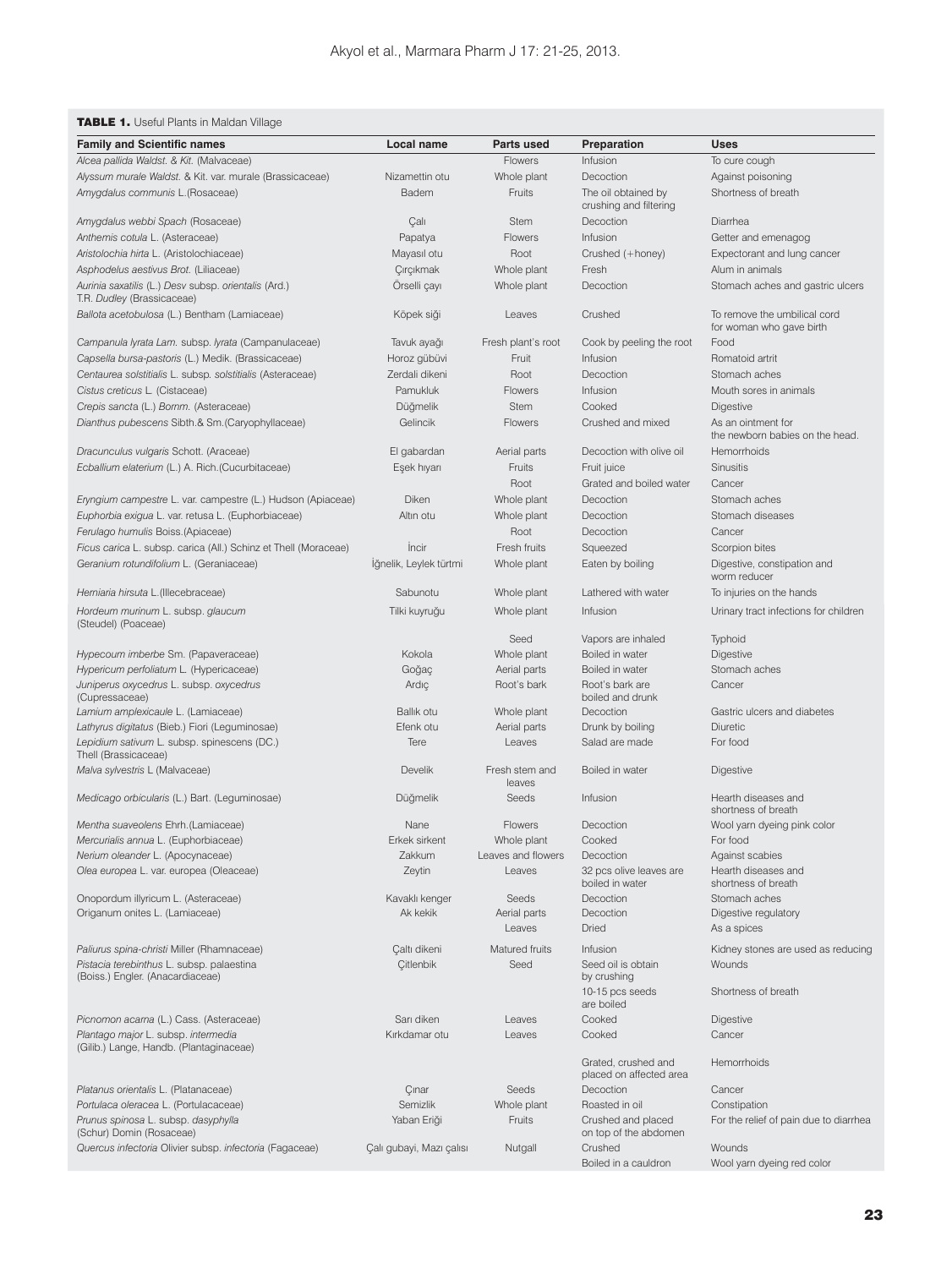## TABLE 1. (Continued)

| <b>Family and Scientific names</b>                                        | <b>Local name</b> | <b>Parts used</b>     | Preparation                           | <b>Uses</b>                     |
|---------------------------------------------------------------------------|-------------------|-----------------------|---------------------------------------|---------------------------------|
| Quercus ithaburensis Decne subsp. macrolepis                              | Palamut Mesesi    | Fruits                | Boiled in a cauldron                  | Wool yarn dyeing brown color    |
| (Kotschy) Hedge et Yalt. (Fagaceae)                                       |                   |                       |                                       |                                 |
| Rhus coriaria L. (Anacardiaceae)                                          | Sumak             | Fruits                | Dried and crumbled                    | As a spices                     |
| Rosa canina L. (Rosaceae)                                                 | Delice gül        | Fruits                | Infusion                              | <b>Diabetes</b>                 |
| Rubus sanctus Schreber (Rosaceae)                                         | Kör üzüm          | Fruits                | <b>Dried</b>                          | As a spices                     |
| Rumex tuberosus L. subsp. tuberosus (Polygonaceae)                        | Eksicik           | Leaves                | Salad are made                        | Antipyretic                     |
| Ruscus aculeatus L. var. angustifolius Boiss. (Liliaceae)                 | Tilki üzümü       | Fruits                | Crushed and turned<br>into a ointment | Pains                           |
| Ruta montana (L.) L. (Rutaceae)                                           | Sitma otu         | <b>Stem</b>           | Decoction                             | Malaria                         |
| Salvia tomentosa Miller (Lamiaceae)                                       | Adaçayı           | Aerial parts          | Decoction                             | Stomach ache and diabetes       |
| Scandix pecten-veneris L. (Apiaceae)                                      | Pancar otu        | Aerial parts          | Tea is made                           | Getter                          |
| Scolymus hispanicus L. (Asteraceae)                                       | Sevketi bostan    | Root                  | freshly peeled                        | Lung cancer                     |
|                                                                           |                   | Aerial parts          | Cooked                                | As food                         |
| Sonchus oleraceus L. (Asteraceae)                                         | Esek helvası      | <b>Stem</b>           | Cooked                                | As food                         |
| Sinapis alba L. (Brassicaceae)                                            | Hardal            | Whole plant           | Boiled in water                       | Stomach aches                   |
| Stachys cretica L. subsp. smyrnaea Rech. Fil. (Lamiaceae)                 | Çay gayfası       | Aerial parts          | Decoction                             | Stomach aches                   |
|                                                                           | Kusotu            | Shoot and leaves      | Crushed and<br>are placed on wounds   | Treatment of injuries           |
| Stellaria media (L.) Vill. subsp. media (Caryophyllaceae)                 |                   |                       | Boiled and filtered                   | Gastric ulcers and constipation |
| Tamarix hampeana Boiss. & Heldr. (Tamaricaceae)                           |                   | Whole plant           | Decoction                             | Emenagog and gonore             |
| Tamus communis L. subsp. communis (Dioscoraceae)                          | Sarmasık          | Young shoots          | Cooked                                | As food                         |
| Thymus zygioides Griseb. var. lycaonicus (Celak.)<br>Ronniger (Lamiaceae) | Pembe kekik       | Leaves and flowers    | Tea                                   | Stomach aches                   |
| Turgenia latifolia (L.) Hoffm. (Apiaceae)                                 | Arpacık           | Fresh stem and leaves | Cooked                                | <b>Digestive</b>                |
| Tragopogon longirostris Bisch. ex Schultz var. longirostris (Asteraceae)  | Keci sakalı       | Aerial parts          | Cooked                                | As food                         |
| Urtica urens L. (Urticaceae)                                              | Isırgan           | Leaves                | Patty "Bazlama" is done               | As food                         |
|                                                                           |                   | Aerial parts          | Cooked                                | Cancer                          |
| Verbascum sinuatum L. var. sinuatum (Scrophulariaceae)                    | Balık otu         | Whole plant           | Thrown in the river                   | Makes it easy to hunt fish      |
| Vitex agnus - castus L. (Verbenaceae)                                     | Hayıt             | Seed                  | Decoction or gulped                   | To cough                        |

| <b>Scientific</b><br>name | Research areas and reference numbers                                 |                                                                                                                  |                                                                                                                                   |                                                                                                        |                                                                                 |                                                                                                                |                                               |  |  |
|---------------------------|----------------------------------------------------------------------|------------------------------------------------------------------------------------------------------------------|-----------------------------------------------------------------------------------------------------------------------------------|--------------------------------------------------------------------------------------------------------|---------------------------------------------------------------------------------|----------------------------------------------------------------------------------------------------------------|-----------------------------------------------|--|--|
|                           | <b>Villages of Yunt</b><br>Mountain (10)                             | <b>West Anatolia</b><br>(11)                                                                                     | Balıkesir (Gönen)<br>(12)                                                                                                         | <i><u><b>izmir</b></u></i><br>(13)                                                                     | Alasehir<br>(14)                                                                | Balıkesir.<br>Edremit Gulf (15)                                                                                | <b>Maldan</b><br>Village                      |  |  |
|                           |                                                                      |                                                                                                                  |                                                                                                                                   | Local name - Uses                                                                                      |                                                                                 |                                                                                                                |                                               |  |  |
| Cistus creticus           |                                                                      | Pamukotu-Hemostatic                                                                                              | Pamuklar otu-<br>Snakebites Burns.<br>Wounds                                                                                      |                                                                                                        |                                                                                 | Pamukluk, Pamuklu, Pamukla,<br>Tavsanak Abdominal pain<br>getter, Diabetes, Hemostatic                         | Pamukluk-<br>Mouth sores<br>in animals        |  |  |
|                           |                                                                      |                                                                                                                  |                                                                                                                                   | <b>Local name - Uses</b>                                                                               |                                                                                 |                                                                                                                |                                               |  |  |
| Ecballium<br>elatarium    | Eşek hiyari, Sinusitis                                               | Cirtatan, Acidüvelek, Cirtatan, Şeytan keleği,<br>Cırtlağu-Sinusitis,<br>Jaundice                                | Şeytan keli, Şeytan<br>keleği, Eşek hıyarı-<br>Hepatitis                                                                          | Eşek hıyarı-<br>Sinusitis.                                                                             | Eşek hıyarı,<br>Şeytan keleği,<br>Hepatitis, Earache Acı dülek- Earache         | Acıdüvelek, Deli kavun,<br>Cırtatan-Sinusitis, Rheumatism,<br>Hemorrhoids, Eczama                              | Eşek hıyarı-Sinusitis                         |  |  |
|                           |                                                                      |                                                                                                                  |                                                                                                                                   | <b>Local name - Uses</b>                                                                               |                                                                                 |                                                                                                                |                                               |  |  |
| Ficus carica              | Incir-Wart                                                           | Babaincir- Scorpion bite                                                                                         | İncir Ağacı-Eczema,<br>Hemorrhoids                                                                                                | Incir-Warts                                                                                            | Incir-Warts                                                                     | İncir, Yemiş- Warts,<br>bee and insect bites                                                                   | Incir-Scorpion bites                          |  |  |
|                           |                                                                      |                                                                                                                  |                                                                                                                                   | Local name - Uses                                                                                      |                                                                                 |                                                                                                                |                                               |  |  |
| Malva sp.                 | (M. sylvestis)<br>Stomachache                                        | (M.neglecta Wallr)<br>Develik, ebegümeci- Ebegümeci, Adaygüttü- Ebegümeci, Digestive,<br>Abdominal pain, bruises | (M. nicaeensis All.)<br>Analgesic                                                                                                 | (M. sylvestis)<br>ebegümeci-<br>Astringent,<br>Expectorant,<br>Diuretic, Sedative,<br>Wounds, Furuncle | (M. sylvestis)<br>ebegümeci-<br>Wounds, Furuncle                                | (M. sylvestis)<br>Ebegümeci, Develik,<br>Kedigözü-Aphthae,<br>Abdominal pain                                   | (M. sylvestis)<br>Develik-Digestive           |  |  |
|                           |                                                                      |                                                                                                                  |                                                                                                                                   | Local name - Uses                                                                                      |                                                                                 |                                                                                                                |                                               |  |  |
| Paliurus<br>spina-christi | Çalti pulu, kara çali-<br>Stomachache                                |                                                                                                                  | Caltı dikeni-Cystitis                                                                                                             | Wounds, Furuncle                                                                                       | Karaçalı-Diarrhea, Karaçalı, öküzgözü-<br>Gastritis, Diuretic, Wounds, Furuncle | Çaltı, Karaçalı, Çaltı kozalağı-<br>Stomach ache, blood<br>depurative, acne, cold, flu,<br>asthma, carmanative | Caltı dikeni-<br>Diminishing kidney<br>stones |  |  |
|                           |                                                                      |                                                                                                                  |                                                                                                                                   | <b>Local name - Uses</b>                                                                               |                                                                                 |                                                                                                                |                                               |  |  |
| Urtica sp.                | (U. dioica L.) Isirgan-<br>Rheumatism.<br>Urinary system<br>diseases | (U. dioica L.) Isırgan-t<br>o stop bleeding                                                                      | (U. dioica L.)<br>Isırgan- Hemostatic,<br>Prophylactic,<br>Hemorrhoids, Ulcers,<br><b>Rheumatism Kidney</b><br>stones, Epistaxis. | (U. dioica<br>L.) Isırgan-<br>Stomachache,<br>Hemorrhoids,<br>Diarrhea,<br>Appetizer,<br>Hemostatic    | (U. dioica L.)<br>Isırgan, Gidişken-,<br>Rheumatism,<br>Skin diseases           | (U. dioica L.)<br>Isırgan, Gidişken, Yandırgan-<br>Cancer, Hemorrhoids,<br><b>Baldness</b>                     | $(U.$ urens)<br>As food, cancer               |  |  |
|                           |                                                                      |                                                                                                                  |                                                                                                                                   | <b>Local name - Uses</b>                                                                               |                                                                                 |                                                                                                                |                                               |  |  |
| Scolymus<br>hispanicus    | Sevketibostan-<br>Diuretic, ulcer, goiter                            |                                                                                                                  |                                                                                                                                   | Sevketibostan-<br>Nephritis, Diuretic,<br>Digestive,<br>Choleretic.                                    | Sevketibostan-<br>Hemostatic                                                    | Akkız, Ak diken, Telli gömlek-<br>Kidney and gall stones                                                       | Sevketi bostan-For<br>lung cancer, as<br>food |  |  |
|                           |                                                                      |                                                                                                                  |                                                                                                                                   | Local name - Uses                                                                                      |                                                                                 |                                                                                                                |                                               |  |  |
| Dracunculus<br>vulgaris   | El gabardan,<br>gabardan,<br>yilan biçaği-<br>Hemorrhoids            | Yılan bıçağı- against<br>rheumatic pain.                                                                         | Yılan bıcağı, Yılan<br>cücüğü-Hemorrhoids                                                                                         |                                                                                                        |                                                                                 | Yılan bırcağı,<br>Köpeksiyen-Hemorrhoids,<br>Carminative (for animal)                                          | El gabardan-<br>Hemorrhoids                   |  |  |